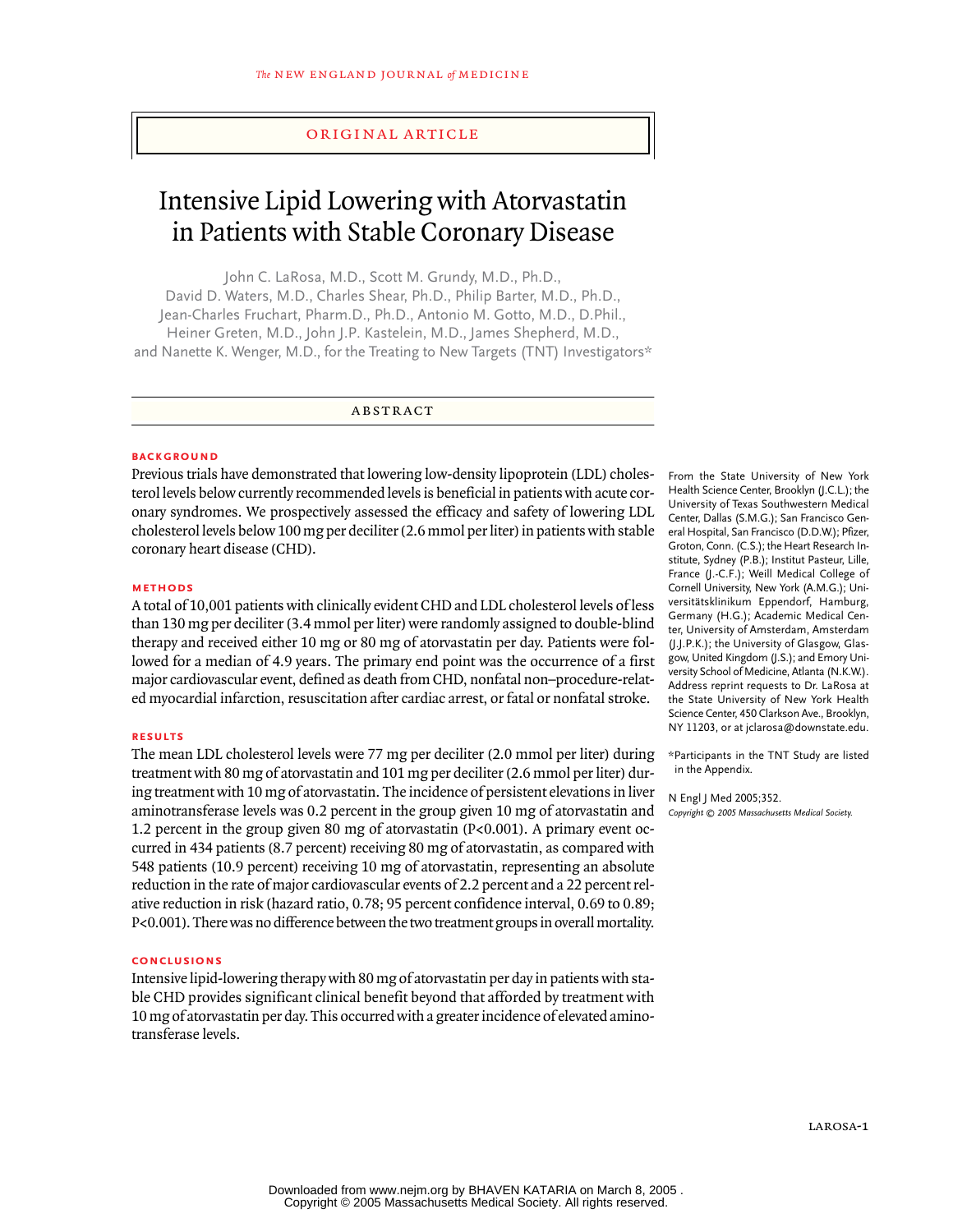he value of lowering low-density lipoprotein (LDL) cholesterol levels in preventing major cardiovascular events and stroke has been well documented. Recent studies have raised the issue of optimal treatment targets for patients with coronary heart disease  $(CHD)$ .<sup>1-4</sup> The value of reducing LDL cholesterol levels substantially below 100 mg per deciliter (2.6 mmol per liter) in patients with CHD, particularly those with stable nonacute disease, has not been clearly demonstrated.  $\overline{T}$ 

The Third Report of the National Cholesterol Education Program (NCEP) Adult Treatment Panel<sup>5</sup> and the most recent guidelines of the Third Joint Task Force of European and Other Societies on Cardiovascular Disease Prevention in Clinical Practice<sup>6</sup> have recommended an LDL cholesterol level of less than 100 mg per deciliter as the goal of therapy for patients at high risk for CHD. On the basis of data from the Heart Protection Study (HPS)<sup>1</sup> and the Pravastatin or Atorvastatin Evaluation and Infection Trial (PROVE IT),<sup>2</sup> the NCEP in conjunction with the American Heart Association and the American College of Cardiology subsequently introduced a more aggressive, but optional, LDL cholesterol goal of less than 70 mg per deciliter (1.8 mmol per liter) for patients at very high risk for CHD, even if baseline LDL cholesterol levels were below 100 mg per deciliter.7 However, PROVE IT was conducted in a population of patients with acute coronary syndromes who were at very high risk for cardiovascular disease, and although many patients in the HPS who began with an LDL cholesterol level of less than 100 mg per deciliter benefited from statin therapy, this benefit was in comparison with placebo. Thus, there is no definitive evidence that intensive statin therapy, with a goal of reducing LDL cholesterol levels to approximately 70 mg per deciliter, is associated with better outcomes than moderate statin therapy, with a goal of reducing LDL cholesterol levels to about 100 mg per deciliter in patients with stable CHD. Data from the Treating to New Targets (TNT) Study make it possible to test this hypothesis.

## METHODS

The design of the TNT Study has been described in detail previously.<sup>8</sup> All patients gave written informed consent, and the study was approved by the local research ethics committee or institutional review board at each center.

# **primary hypothesis**

The primary hypothesis of the study was that reducing LDL cholesterol levels to well below 100 mg per deciliter in patients with stable CHD and slightly elevated LDL cholesterol levels (despite previous therapy with low-dose atorvastatin) could yield an incremental clinical benefit. This hypothesis was tested in a double-blind, parallel-group design. The occurrence of major cardiovascular outcomes was compared in two groups of patients: one group received 10 mg of atorvastatin daily with the goal of an average LDL cholesterol level of 100 mg per deciliter, and the other group received 80 mg of atorvastatin daily with the goal of an average LDL cholesterol level of 75 mg per deciliter (1.9 mmol per liter).

## **patient population**

Eligible patients were men and women 35 to 75 years of age who had clinically evident CHD, defined by one or more of the following: previous myocardial infarction, previous or current angina with objective evidence of atherosclerotic CHD, and a history of coronary revascularization. The exclusion criteria have been described in detail previously.<sup>8</sup> Randomization occurred between July 1998 and December 1999.

## **study protocol**

Any previously prescribed lipid-regulating drugs were discontinued at screening, and all patients completed a washout period of one to eight weeks. To ensure that, at baseline, all patients had LDL cholesterol levels consistent with then-current guidelines for the treatment of stable CHD, patients with LDL cholesterol levels between 130 and 250 mg per deciliter (3.4 and 6.5 mmol per liter, respectively) and triglyceride levels of 600 mg per deciliter (6.8 mmol per liter) or less entered an eight-week run-in period of open-label treatment with 10 mg of atorvastatin per day. At the end of the run-in phase (week 0), patients with a mean LDL cholesterol level of less than 130 mg per deciliter (3.4 mmol per liter) (determined four weeks and two weeks before randomization) were randomly assigned to double-blind therapy with either 10 mg or 80 mg of atorvastatin per day. During the double-blind period, follow-up visits occurred at week 12 and at months 6, 9, and 12 in the first year and every 6 months thereafter.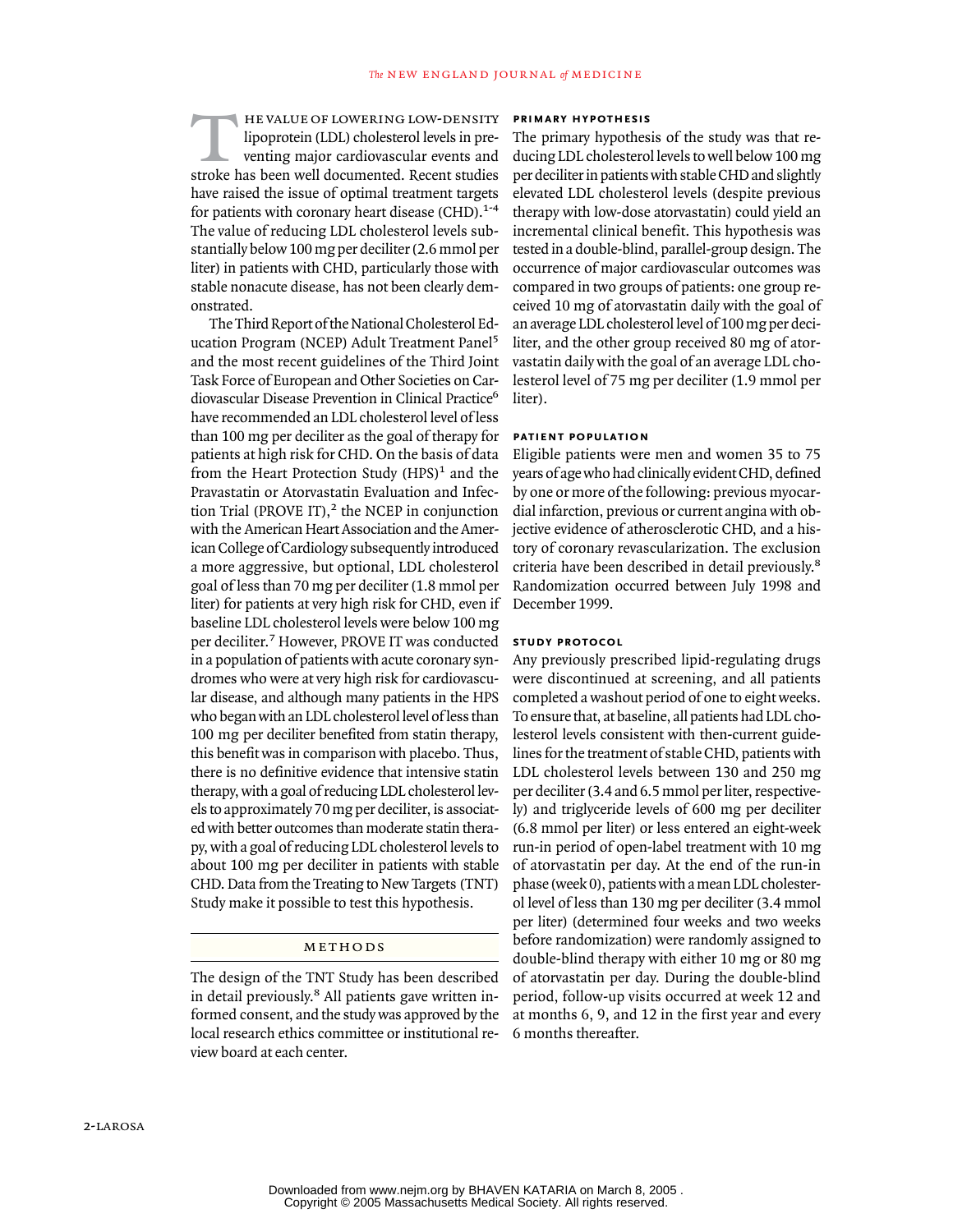# **efficacy outcomes**

The primary efficacy outcome was the occurrence of a major cardiovascular event, defined as death from CHD, nonfatal non–procedure-related myocardial infarction, resuscitation after cardiac arrest, or fatal or nonfatal stroke. Secondary outcomes included a major coronary event (defined as death from CHD, nonfatal non–procedure-related myocardial infarction, or resuscitation after cardiac arrest), a cerebrovascular event, hospitalization for congestive heart failure, peripheral-artery disease, death from any cause, any cardiovascular event, and any coronary event.

## **statistical analysis**

Epidemiologic data suggested that the treatmentrelated difference in LDL cholesterol levels between the two groups would translate into 20 to 30 percent fewer recurrent coronary events at five years in the group given 80 mg of atorvastatin than in the group given 10 mg of atorvastatin. The study's original target enrollment was approximately 8600 patients on the basis of a projected number of 750 major coronary events during an average follow-up of 5.5 years. However, the recruitment rate was higher than expected, and 10,003 patients underwent randomization, all but 2 of whom received the study drug.

In February 2003, the steering committee added stroke (fatal or nonfatal) to the primary efficacy outcome. This change was made before any data were reviewed and preceded the first interim analysis by the independent data and safety monitoring board. At the time, evidence was accumulating of the beneficial role of statins in reducing the risk of stroke. The change in the primary end point was made to clarify this role. This modification led to an increase in the projected number of primary events to 950 (750 coronary events plus 200 strokes) during the trial, providing the study with a statistical power of 85 percent to detect an absolute reduction of 17 percent in the five-year cumulative rate of the primary efficacy outcome in the group given 80 mg of atorvastatin, as compared with the group given 10 mg of atorvastatin, with the use of a two-sided test at an alpha level of 0.05.

All analyses were performed on an intentionto-treat basis. All randomized patients who were dispensed one dose of the study drug were included in the analyses. The primary and secondary composite end points were analyzed from the time of the first dose of study drug to the first event, ac-

cording to the Kaplan–Meier method. The study had a statistical power of only 40 percent to detect a 10 percent reduction in the risk of death from any cause with the use of a two-sided test at an alpha level of 0.05.

Two interim efficacy analyses were performed and were based on a two-sided Peto type of monitoring boundary. For the final primary analysis, an adjusted P value of 0.049 was considered to indicate statistical significance, given a type I error rate of 0.05. For all secondary outcomes, a P value of 0.05 was considered to indicate statistical significance, and all tests were two-sided.

The sponsor initiated the study. The steering committee developed the protocol in collaboration with the sponsor and took responsibility for the final version. ICON Clinical Research (North Wales, Pennsylvania) managed all data. ICON and Pfizer provided site monitoring throughout the study. An independent end-points committee adjudicated all potential end points in a blinded fashion. An independent data and safety monitoring board with its independent statistical-support group from the University of Wisconsin performed interim monitoring and analyses of efficacy, safety, and data quality. The data were analyzed by the sponsor according to the statistical-analysis plan approved by the steering committee. The steering committee had unrestricted, request-based, access to the study data, which were retained by the sponsor, and wrote the article without constraints from the sponsor. The steering committee assumes overall responsibility for the integrity of the data, for the accuracy of the data analyses, and for the completeness of the material reported. The data reported were those available to the steering committee as of January 29, 2005.

#### **RESULTS**

# **patient population**

A total of 18,469 patients were screened at 256 sites in 14 countries (Fig. 1). Of these, 15,464 patients (83.7 percent) were deemed eligible to enter the open-label run-in period. A further 5461 patients were excluded after the open-label run-in phase. Most of these excluded patients (4634, or 84.9 percent) did not meet randomization criteria. Other reasons included adverse events in 197 (3.6 percent), death or an ischemic event in 211 (3.9 percent), and lack of compliance in 70 (1.3 percent).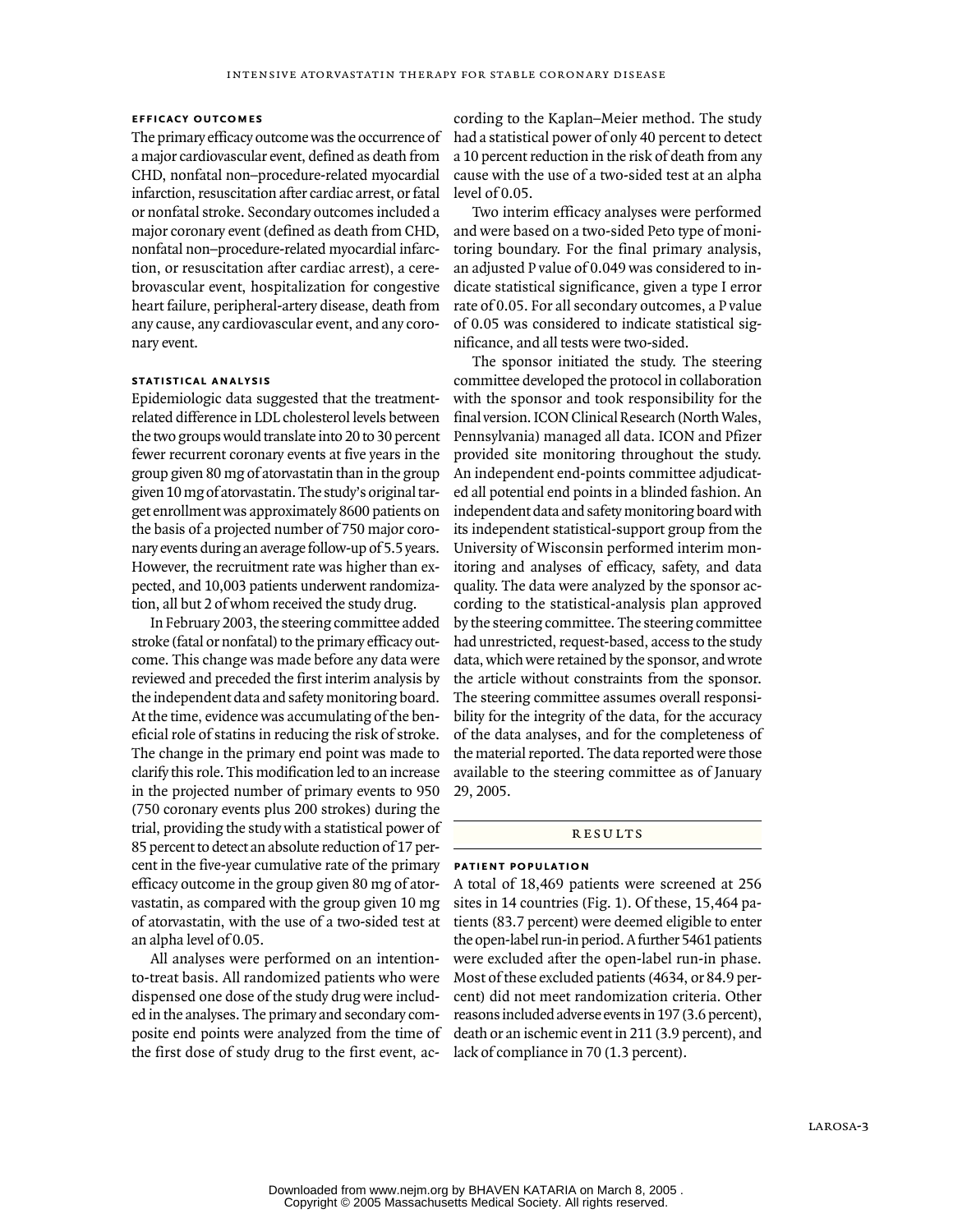#### *The* new england journal *of* medicine



To convert values for cholesterol to millimoles per liter, multiply by 0.02586; to convert values for triglycerides to millimoles per liter, multiply by 0.0113. AST denotes aspartate aminotransferase, ALT alanine aminotransferase, and ULN upper limit of the normal range.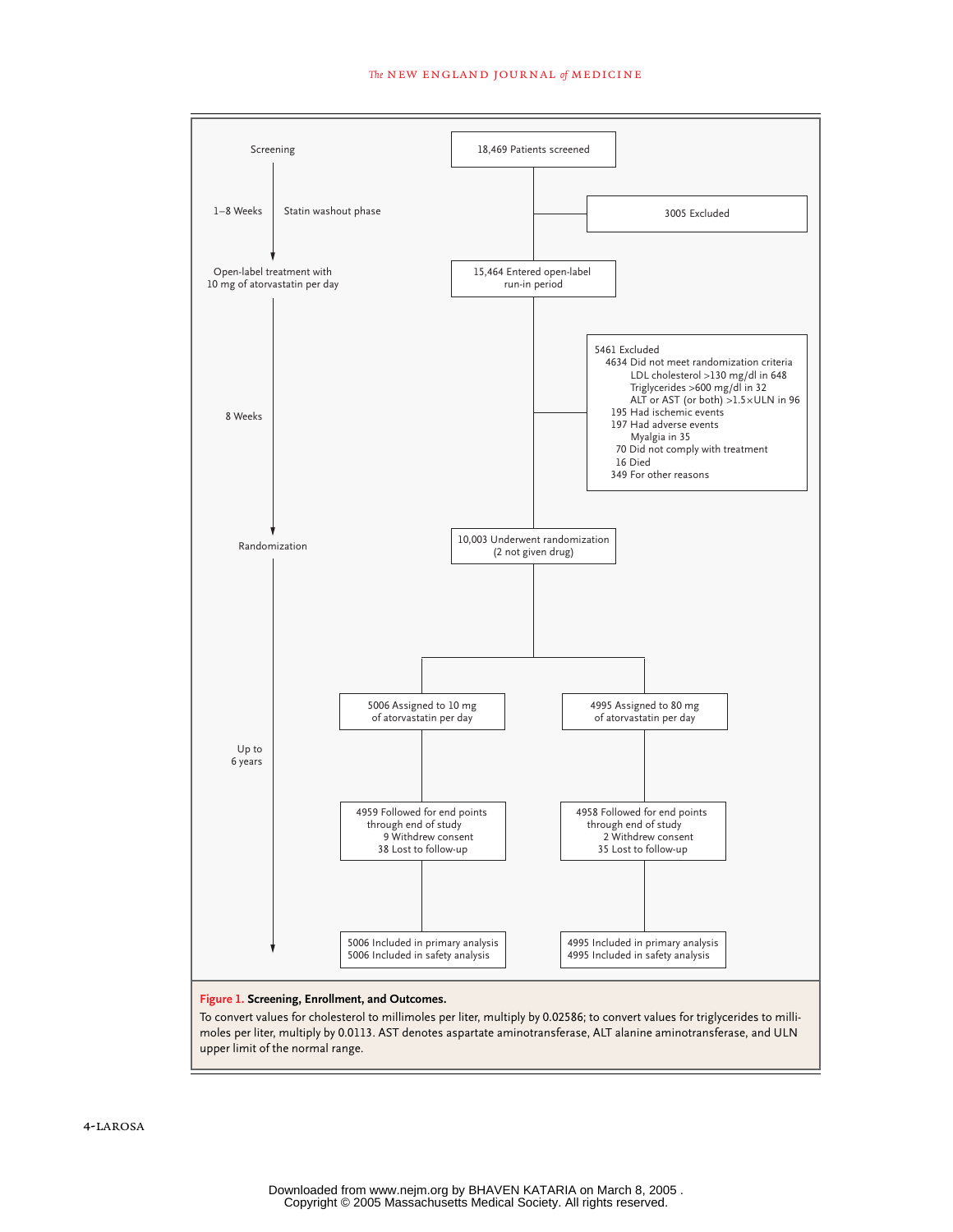A total of 10,001 patients underwent randomization and received double-blind treatment with either 10 mg or 80 mg of atorvastatin. The time of randomization was taken as the baseline for the study. Patients were followed for a median of 4.9 years.

The two groups were well matched at baseline (Table 1), and the pattern of use of concomitant medications was similar in the two groups. Blood pressure was controlled for the duration of the study in both groups.

# **change in laboratory values**

During the open-label period, the LDL cholesterol level was reduced by 35 percent in the overall pa-

tient population, from a mean of 152 mg per deciliter (3.9 mmol per liter) to a mean of 98 mg per deciliter (2.6 mmol per liter). Figure 2 summarizes post-randomization lipid values in the two groups. Mean LDL cholesterol levels during the study were 77 mg per deciliter (2.0 mmol per liter) among patients receiving 80 mg of atorvastatin and 101 mg per deciliter (2.6 mmol per liter) among those receiving 10 mg of atorvastatin (Fig. 2A).

Total cholesterol levels (Fig. 2B) and triglyceride levels (Fig. 2C) decreased significantly from baseline to week 12 in the group given 80 mg of atorvastatin (P<0.001 for both comparisons), and the levels remained stable during the treatment period. Both doses of atorvastatin produced nonsig-

| Table 1. Baseline Characteristics of the Patients.* |                                |                                |  |  |  |  |
|-----------------------------------------------------|--------------------------------|--------------------------------|--|--|--|--|
| Characteristic                                      | 10 mg of Atorvastatin (N=5006) | 80 mg of Atorvastatin (N=4995) |  |  |  |  |
| $Age - yr$                                          | $60.9 + 8.8$                   | $61.2 + 8.8$                   |  |  |  |  |
| Male sex - no. $(%)$                                | 4045 (80.8)                    | 4054 (81.2)                    |  |  |  |  |
| White race - no. $(\%)\uparrow$                     | 4711 (94.1)<br>4699 (94.1)     |                                |  |  |  |  |
| Systolic blood pressure - mm Hg                     | $131 \pm 17$                   | $131 \pm 17$                   |  |  |  |  |
| Diastolic blood pressure - mm Hg                    | $78 + 10$                      | $78 + 10$                      |  |  |  |  |
| Body-mass index <sup>+</sup>                        | $28.6 \pm 4.7$                 | $28.4 \pm 4.5$                 |  |  |  |  |
| Cardiovascular history - no. (%)                    |                                |                                |  |  |  |  |
| Current smoker                                      | 672 (13.4)                     | 669 (13.4)                     |  |  |  |  |
| Former smoker                                       | 3167(63.3)                     | 3155 (63.2)                    |  |  |  |  |
| Systemic hypertension                               | 2721 (54.4)                    | 2692 (53.9)                    |  |  |  |  |
| History of diabetes mellitus                        | 753 (15.0)                     | 748 (15.0)                     |  |  |  |  |
| Myocardial infarction                               | 2888 (57.7)                    | 2945 (59.0)                    |  |  |  |  |
| Angina                                              | 4067 (81.2)                    | 4084 (81.8)                    |  |  |  |  |
| Cerebrovascular accident                            | 263(5.3)                       | 255(5.1)                       |  |  |  |  |
| Peripheral-artery disease                           | 570 (11.4)                     | 603(12.1)                      |  |  |  |  |
| Congestive heart failure                            | 404(8.1)                       | 377 (7.6)                      |  |  |  |  |
| Arrhythmia                                          | 927(18.5)                      | 907(18.2)                      |  |  |  |  |
| Coronary revascularization                          |                                |                                |  |  |  |  |
| Angioplasty                                         | 2719 (54.3)                    | 2688 (53.8)                    |  |  |  |  |
| <b>Bypass</b>                                       | 2338 (46.7)                    | 2317 (46.4)                    |  |  |  |  |
| Lipids $-\frac{mg}{d}$                              |                                |                                |  |  |  |  |
| LDL cholesterol                                     | $98 + 18$                      | $97 \pm 18$                    |  |  |  |  |
| Total cholesterol                                   | $175 \pm 24$                   | $175 + 24$                     |  |  |  |  |
| Triglycerides                                       | $151 + 72$                     | $151 \pm 70$                   |  |  |  |  |
| <b>HDL</b> cholesterol                              | $47 + 11$                      | $47 + 11$                      |  |  |  |  |

\* Plus–minus values are means ±SD.

† Race was self-designated.

‡ Body-mass index is the weight in kilograms divided by the square of the height in meters.

§ To convert values for cholesterol to millimoles per liter, multiply by 0.02586; to convert values for triglycerides to milli-

moles per liter, multiply by 0.0113. LDL denotes low-density lipoprotein, and HDL high-density lipoprotein.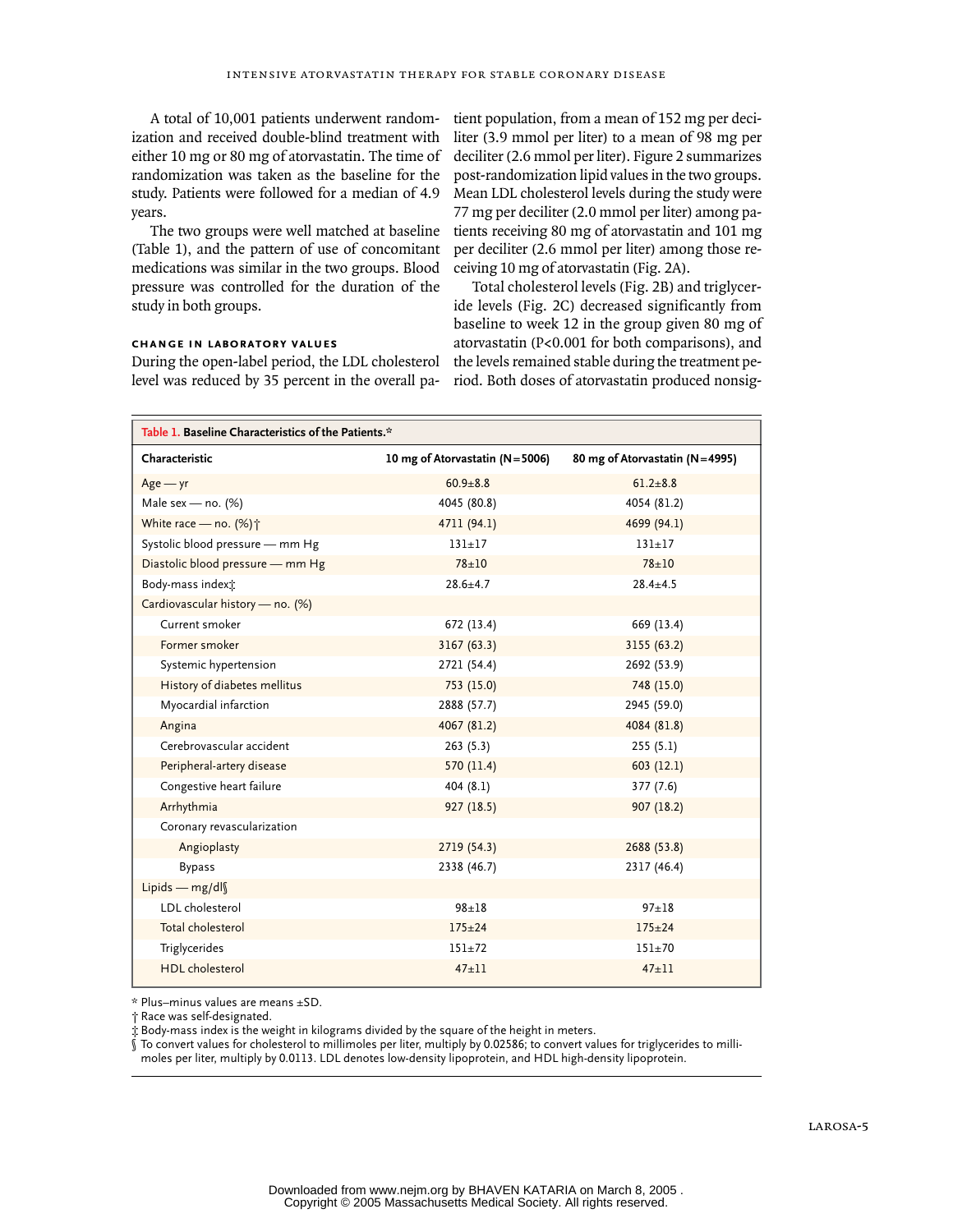

nificant increases over baseline in high-density lipoprotein (HDL) cholesterol levels, with no significant difference between the groups during the course of the study (Fig. 2D).

# **efficacy outcomes**

A total of 434 patients in the group given 80 mg of atorvastatin and 548 patients in the group given 10 mg of atorvastatin had a primary event during the study, representing an event rate of 8.7 percent and 10.9 percent, respectively. This rate was equivalent to an absolute reduction of 2.2 percent in the group given 80 mg of atorvastatin. As compared with the group given 10 mg of atorvastatin, the group given 80 mg had a 22 percent relative reduction in the primary composite efficacy outcome of death from CHD, nonfatal non–procedure-related myocardial infarction, resuscitation after cardiac arrest, or fatal or nonfatal stroke (hazard ratio, 0.78; 95 percent confidence interval, 0.69 to 0.89; P<0.001) (Fig. 3). There were 545 major cardiovascular events (as a first or subsequent event) in the group given 80 mg of atorvastatin and 715 events in the group given 10

Outcomes for individual components of the primary end point are shown in Table 2. Relative reductions in the risk of death from CHD, nonfatal non–procedure-related myocardial infarction, and fatal or nonfatal stroke with treatment with 80 mg of atorvastatin, as compared with 10 mg of atorvastatin, were all consistent with the reduction observed for the primary composite outcome. There was no statistical interaction for age or sex in the primary outcome measure.

mg of atorvastatin (Table 2 shows only first events). terval, 0.75 to 0.87; P<0.001) (Table 2). The effect As compared with patients given 10 mg of atorvastatin, patients given 80 mg of atorvastatin also had significant reductions in the risk of a major coronary event (hazard ratio, 0.80; 95 percent confidence interval,  $0.69$  to  $0.92$ ;  $P=0.002$ ), any coronary event (hazard ratio, 0.79; 95 percent confidence interval, 0.73 to 0.86; P<0.001), a cerebrovascular event (hazard ratio, 0.77; 95 percent confidence interval,  $0.64$  to  $0.93$ ;  $P=0.007$ ), hospitalization with a primary diagnosis of congestive heart failure (hazard ratio, 0.74; 95 percent confidence interval,  $0.59$  to  $0.94$ ;  $P=0.01$ ), and any cardiovascular event (hazard ratio, 0.81; 95 percent confidence in-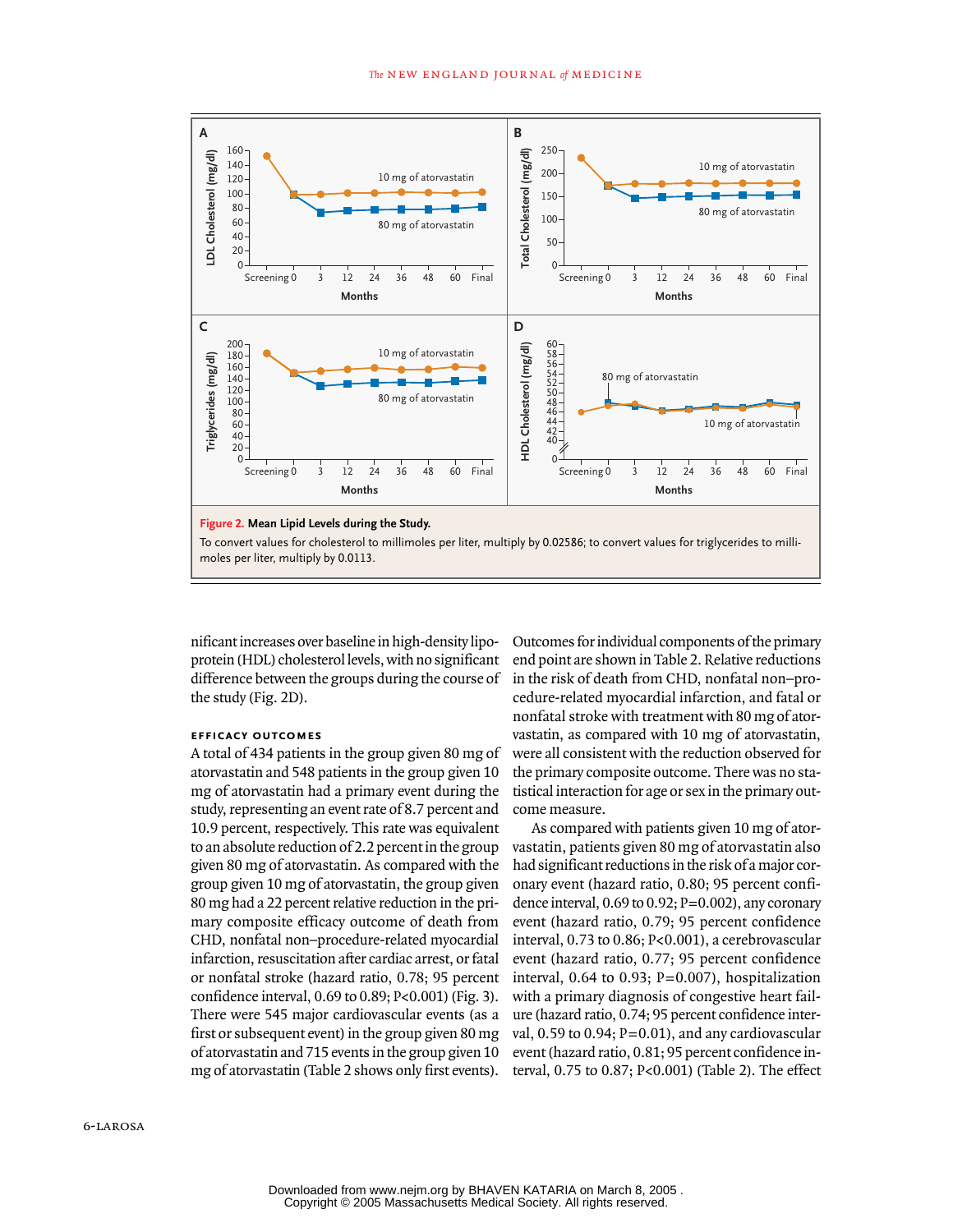

of 80 mg of atorvastatin on the risk of peripheralartery disease did not differ significantly from that of 10 mg of atorvastatin (hazard ratio, 0.97; 95 percent confidence interval, 0.83 to 1.15; P=0.76).

The risk of death from any cause also did not differ significantly between the two drug regimens (hazard ratio, 1.01; 95 percent confidence interval, 0.85 to 1.19; P=0.92). There were 155 deaths from cardiovascular causes in the group given 10 mg of atorvastatin (3.1 percent) and 126 in the group given 80 mg of atorvastatin (2.5 percent; hazard ratio, 0.80; 95 percent confidence interval, 0.64 to 1.08; P=0.09). There were 127 deaths from noncardiovascular causes in the group given 10 mg of atorvastatin (2.5 percent) and 158 in the group given 80 mg of atorvastatin (3.2 percent; hazard ratio, 1.25; 95 percent confidence interval, 0.99 to 1.57;  $P=0.07$ ).

Cancer accounted for more than half the deaths from noncardiovascular causes in both groups — 75 in the group given 10 mg of atorvastatin (1.5 percent) and 85 in the group given 80 mg of atorvastatin (1.7 percent; hazard ratio, 1.13; 95 percent confidence interval, 0.83 to  $1.55$ ;  $P=0.42$ ) — and there were 43 deaths (0.9 percent) and 58 deaths (1.2 percent), respectively, from nontraumatic causes other than cancer (hazard ratio, 1.35; 95 percent confidence interval,  $0.91$  to  $2.00$ ;  $P=0.13$ ). There were 16 hemorrhagic strokes in the group given 80 mg of atorvastatin and 17 in the group given 10 mg of atorvastatin. Deaths from hemorrhagic stroke or trauma (including accidental death, suicide, and homicide) were infrequent, and the rates did not differ significantly between the two groups.

No significant increase in adverse events of any type was identified among patients who had very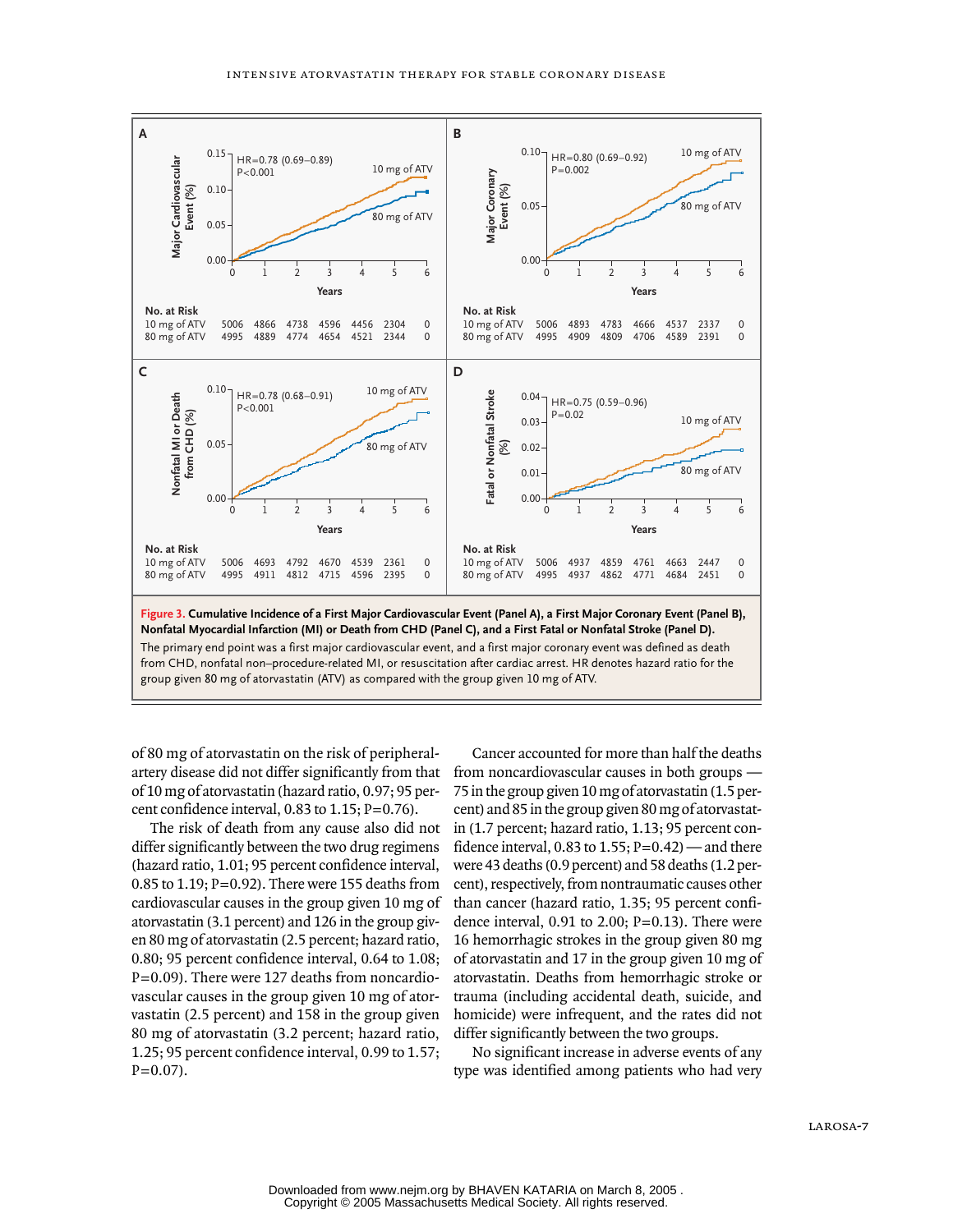| Table 2. Estimated Hazard Ratio for Individual Components of the Primary and Secondary Efficacy Outcomes.* |                                     |                                     |                       |         |  |  |  |  |
|------------------------------------------------------------------------------------------------------------|-------------------------------------|-------------------------------------|-----------------------|---------|--|--|--|--|
| Outcome                                                                                                    | 10 mg of Atorvastatin<br>$(N=5006)$ | 80 mg of Atorvastatin<br>$(N=4995)$ | Hazard Ratio (95% CI) | P Value |  |  |  |  |
| no. with first event (%)                                                                                   |                                     |                                     |                       |         |  |  |  |  |
| <b>Primary outcome</b>                                                                                     |                                     |                                     |                       |         |  |  |  |  |
| Total major cardiovascular events                                                                          | 548 (10.9)                          | 434(8.7)                            | $0.78(0.69 - 0.89)$   | < 0.001 |  |  |  |  |
| Death from CHD                                                                                             | 127(2.5)                            | 101(2.0)                            | $0.80(0.61 - 1.03)$   | 0.09    |  |  |  |  |
| Nonfatal, non-procedure-related<br>myocardial infarction                                                   | 308(6.2)                            | 243(4.9)                            | $0.78(0.66 - 0.93)$   | 0.004   |  |  |  |  |
| Resuscitation after cardiac arrest                                                                         | 26(0.5)                             | 25(0.5)                             | $0.96(0.56 - 1.67)$   | 0.89    |  |  |  |  |
| Fatal or nonfatal stroke                                                                                   | 155(3.1)                            | 117(2.3)                            | $0.75(0.59 - 0.96)$   | 0.02    |  |  |  |  |
| Secondary outcomes                                                                                         |                                     |                                     |                       |         |  |  |  |  |
| Major coronary event <sup>+</sup>                                                                          | 418(8.3)                            | 334(6.7)                            | $0.80(0.69 - 0.92)$   | 0.002   |  |  |  |  |
| Cerebrovascular event*                                                                                     | 250(5.0)                            | 196 (3.9)                           | $0.77(0.64 - 0.93)$   | 0.007   |  |  |  |  |
| Hospitalization for congestive heart failure                                                               | 164(3.3)                            | 122(2.4)                            | $0.74(0.59 - 0.94)$   | 0.01    |  |  |  |  |
| Peripheral-artery diseases                                                                                 | 282 (5.6)                           | 275 (5.5)                           | $0.97(0.83 - 1.15)$   | 0.76    |  |  |  |  |
| Death from any cause                                                                                       | 282(5.6)                            | 284(5.7)                            | $1.01(0.85 - 1.19)$   | 0.92    |  |  |  |  |
| Any cardiovascular event                                                                                   | 1677 (33.5)                         | 1405 (28.1)                         | $0.81(0.75 - 0.87)$   | < 0.001 |  |  |  |  |
| Any coronary event                                                                                         | 1326 (26.5)                         | 1078 (21.6)                         | $0.79(0.73 - 0.86)$   | < 0.001 |  |  |  |  |

\* In each row, only the first event for each patient is counted. CI denotes confidence interval.

† This was the original primary outcome (death from CHD, nonfatal non–procedure-related myocardial infarction, or resuscitation after cardiac arrest).

‡ A cerebrovascular event was defined as fatal or nonfatal stroke or transient ischemic attack.

Peripheral-artery disease was defined as any new diagnosis of peripheral-artery disease, any admission related to its treatment, or any incidental discovery of plaques or stenosis.

¶Any coronary event was defined as a major coronary event, revascularization procedure, procedure-related myocardial infarction, or documented angina.

> low levels of LDL cholesterol (less than 70 mg per deciliter [1.8 mmol per liter]), as compared with those with higher levels.

#### **safety**

Adverse events related to treatment occurred in 406 patients in the group given 80 mg of atorvastatin, as compared with 289 patients in the group given 10 mg of atorvastatin (8.1 percent vs. 5.8 percent, P<0.001). The respective rates of discontinuation due to treatment-related adverse events were 7.2 percent and 5.3 percent (P<0.001). Treatment-related myalgia was reported by 241 patients in the group given 80 mg of atorvastatin and by 234 patients in the group given 10 mg of atorvastatin (4.8 percent and 4.7 percent, respectively;  $P=0.72$ ). A total of 60 patients receiving 80 mg of atorvastatin had a persistent elevation in alanine aminotransferase,

consecutive measurements obtained 4 to 10 days apart that were more than three times the upper limit of the normal range), as compared with 9 patients receiving 10 mg of atorvastatin (1.2 percent vs. 0.2 percent, P<0.001). There were no persistent elevations in creatine kinase (defined as two consecutive measurements obtained 4 to 10 days apart that were more than 10 times the upper limit of the normal range). Five cases of rhabdomyolysis were reported (two in the group given 80 mg of atorvastatin and three in the group given 10 mg of atorvastatin); relevant clinical information about these cases is presented in Table 3.

## discussion

aspartate aminotransferase, or both (defined as two ol levels below 100 mg per deciliter is associated This trial provides evidence that the use of intensive atorvastatin therapy to reduce LDL cholester-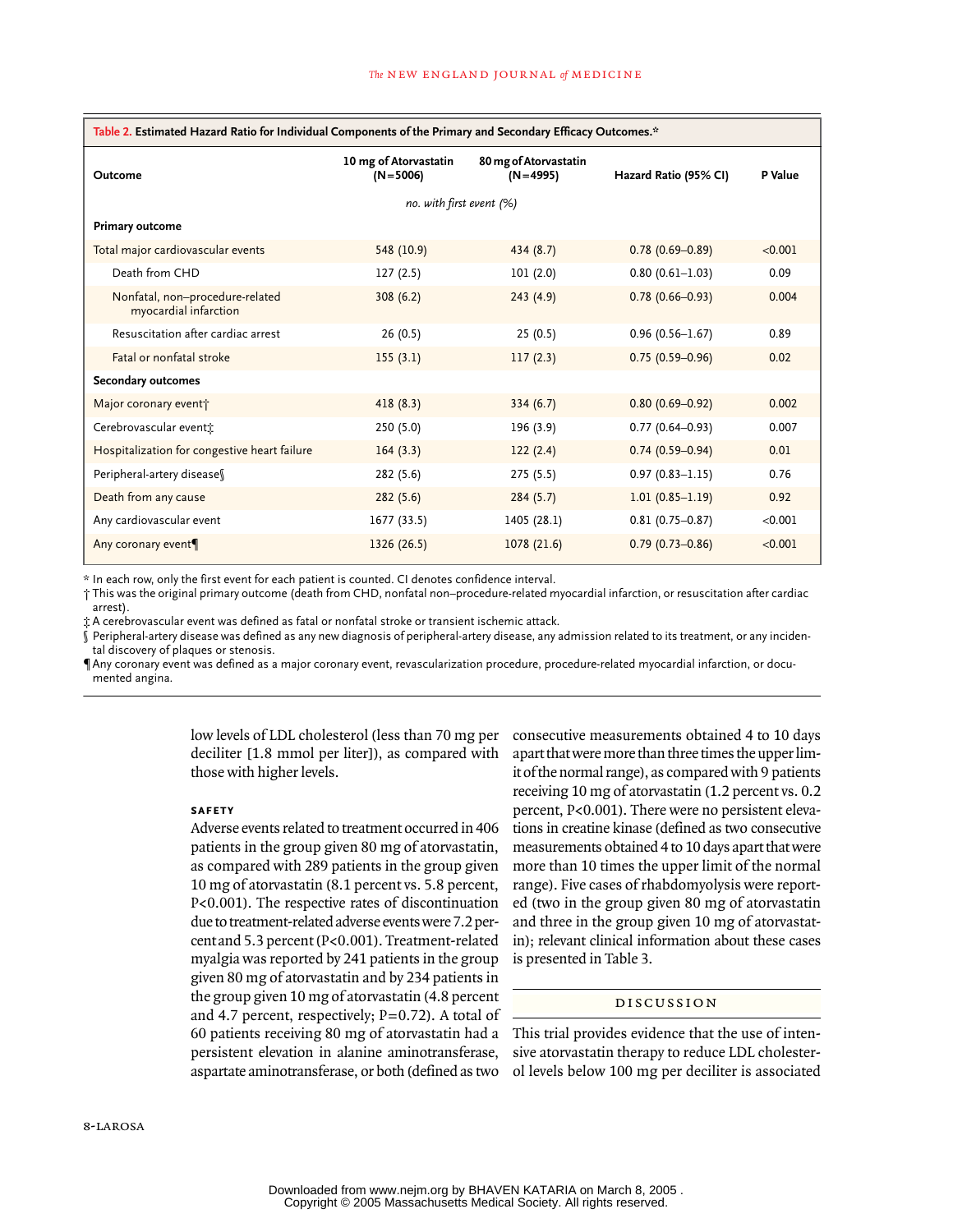| Table 3. Characteristics of Five Patients with Rhabdomyolysis.* |                                                                            |                                          |                         |                                                                            |                                                                                                        |  |  |  |
|-----------------------------------------------------------------|----------------------------------------------------------------------------|------------------------------------------|-------------------------|----------------------------------------------------------------------------|--------------------------------------------------------------------------------------------------------|--|--|--|
| Characteristic                                                  | Patient 1                                                                  | Patient 2                                | Patient 3               | Patient 4                                                                  | Patient 5                                                                                              |  |  |  |
| Clinical presentation                                           | Congestive heart<br>failure, MI, respi-<br>ratory failure,<br>pneumothorax | Accidental fall                          | Pneumonia and<br>sepsis | Weakness with con-<br>comitant inges-<br>tion of alcohol<br>and cetirizine | Postoperative throm-<br>boembolic disease;<br>occluded arterial<br>supply to right arm<br>and left leg |  |  |  |
| Atorvastatin group                                              | $80 \, \text{mg}$                                                          | 10 <sub>mg</sub>                         | 10 <sub>mg</sub>        | 10 <sub>mg</sub>                                                           | $80 \, \text{mg}$                                                                                      |  |  |  |
| Muscle symptoms                                                 | <b>No</b>                                                                  | Yes                                      | <b>No</b>               | <b>Yes</b>                                                                 | <b>No</b>                                                                                              |  |  |  |
| Creatine kinase (U/liter)                                       |                                                                            |                                          |                         |                                                                            |                                                                                                        |  |  |  |
| Peak                                                            | 4228                                                                       | 611                                      | 4913                    | 7265                                                                       | Not available                                                                                          |  |  |  |
| Normal range                                                    | $25 - 195$                                                                 | $55 - 170$                               | Not available           | < 180                                                                      | Not available                                                                                          |  |  |  |
| Creatine kinase<br>$>10\times$ ULN                              | Yes                                                                        | <b>No</b>                                | Yes                     | Yes                                                                        | Not available                                                                                          |  |  |  |
| Creatinine elevation<br>(or urinary ab-<br>normalities)         | Undetermined                                                               | Yes (marginal increase<br>in creatinine) | Not available           | Undetermined                                                               | Renal failure                                                                                          |  |  |  |

\* The criteria of the American College of Cardiology, American Heart Association, and National Heart, Lung, and Blood Institute for rhabdomyolysis are muscle symptoms plus a creatine kinase level that is more than 10 times the upper limit of the normal range (>10 $\times$ ULN) plus an elevation in creatinine or urinary abnormalities (e.g., myoglobinuria).9 Cases were identified by the investigator with direct responsibility for the patient; none of the cases were believed to be related to the study drug. MI denotes myocardial infarction.

with substantial clinical benefit in patients with stable CHD. Both atorvastatin groups had low rates of CHD events. The rate in the group given 10 mg of atorvastatin was lower than rates reported with statin treatment in placebo-controlled, secondaryprevention trials of populations with a baseline risk similar to that of our patients.<sup>1,10,11</sup>

The relative reduction in the risk of the primary composite end point of death from CHD, nonfatal non–procedure-related myocardial infarction, resuscitation after cardiac arrest, and fatal or nonfatal stroke was 22 percent in the group given 80 mg of atorvastatin, as compared with the group given 10 mg of atorvastatin. Our findings indicate that the quantitative relationship between reduced LDL cholesterol levels and reduced CHD risk demonstrated in prior secondary-prevention trials of statins holds true even at very low levels of LDL cholesterol (Fig. 4). If these results were extrapolated to clinical practice, the use of an 80-mg dose of atorvastatin to reduce LDL cholesterol levels from a baseline of 101 mg per deciliter to 77 mg per deciliter in 1000 patients with stable CHD would prevent 34 major cardiovascular events over a period of five years; in other words, approximately 30 patients would need to be treated to prevent one event.

mary and secondary end points shows that treatment with 80 mg of atorvastatin had a consistent and significant beneficial effect on most measures of CHD-related morbidity and mortality. The clinical benefit of reducing LDL cholesterol levels substantially below 100 mg per deciliter extended beyond the CHD-related vasculature. As compared with the 10-mg dose of atorvastatin, intensive therapy with high-dose atorvastatin reduced the risk of cerebrovascular events by 23 percent. There was no significant difference between groups in the numbers of hemorrhagic strokes as a first event.

The study was not adequately powered to detect changes in the risk of death from any cause. There were no significant differences between the two atorvastatin groups in the risk of death from cardiovascular or noncardiovascular causes. The rates of death from coronary causes in both groups were very low as compared with those in previous secondary-prevention trials of statins, accounting for only about one third of all deaths. As a consequence, the 20 percent reduction in the risk of death from CHD in the group given 80 mg of atorvastatin as compared with the group given 10 mg of atorvastatin was not large enough to have a significant effect on the risk of death from any cause.

Evaluation of individual components of the pri-trointestinal) was the leading noncardiovascular In both groups, cancer (mainly lung and gas-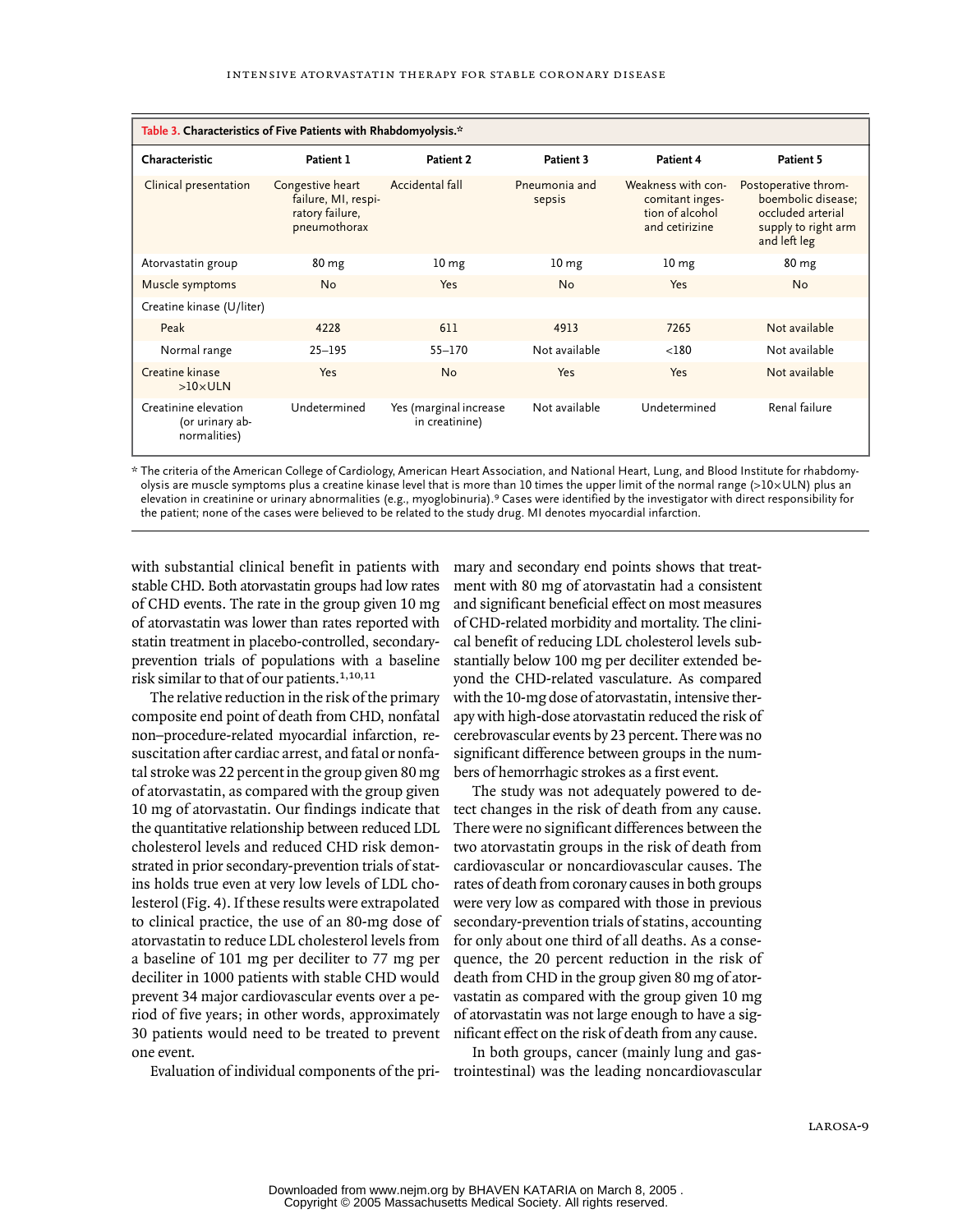

#### **Figure 4. Event Rates Plotted against LDL Cholesterol Levels during Statin Therapy in Secondary-Prevention Studies.**

HPS denotes Heart Protection Study,<sup>1</sup> CARE Cholesterol and Recurrent Events Trial,<sup>10</sup> LIPID Long-term Intervention with Pravastatin in Ischaemic Disease,<sup>11</sup> and 4S Scandinavian Simvastatin Survival Study.<sup>12</sup> Event rates for HPS, CARE, and LIPID are for death from CHD and nonfatal myocardial infarction. Event rates for 4S and the TNT Study also include resuscitation after cardiac arrest. To convert values for LDL cholesterol to millimoles per liter, multiply by 0.02586.

> cause of death; other causes included respiratory diseases, infection, degenerative diseases, and metabolic abnormalities. Although for most of these noncardiovascular causes, the number of deaths was slightly higher in the group given 80 mg of atorvastatin than in the group given 10 mg of atorvastatin, no single cause (according to body system or pathologic process) and no single type of cancer accounted for the nonsignificant difference in deaths from any cause between the groups.

> The findings regarding drug safety are consistent with the adverse-event profiles of these two doses of atorvastatin reported in other large-scale trials of atorvastatin.<sup>2,3</sup> The exclusion of 131 patients because of abnormal liver-function tests or

myalgia during the run-in phase is unlikely to account for the low incidence of persistent elevations in liver aminotransferase levels and the low rate of muscle-related adverse events during the study.

In summary, our findings demonstrate that the use of an 80-mg dose of atorvastatin to reduce LDL cholesterol levels to 77 mg per deciliter provides additional clinical benefit in patients with stable CHD that is perceived to be well controlled at an LDL level of approximately 100 mg per deciliter. These data confirm and extend the growing body of evidence indicating that lowering LDL cholesterol levels well below currently recommended levels can have clinical benefit.

Funded by Pfizer.

Dr. LaRosa reports having received consulting fees from Pfizer, Merck, Bristol-Myers Squibb, and AstraZeneca and lecture fees from Pfizer; Dr. Grundy lecture fees from Merck, Pfizer, Kos Pharmaceutical, Abbott, and AstraZeneca and grant support from Kos Pharmaceutical and Merck; and Dr. Waters consulting fees from AstraZeneca and Pfizer; lecture fees from Merck, Pfizer, and Novartis; and grant support from Merck and Johnson & Johnson. Dr. Shear is an employee of Pfizer and owns stock in that company. Dr. Barter reports having received consulting fees from Pfizer, AstraZeneca, and Sanofi-Aventis; lecture fees from Pfizer, AstraZeneca, Fournier-Pharma, and Sanofi-Aventis; and grant support from Pfizer; and Dr. Fruchart consulting fees from Pfizer and Fournier and lecture fees from Merck, Fournier, Pierre Fabrie, and AstraZeneca. Dr. Gotto reports having received consulting fees from AstraZeneca, Bristol-Myers Squibb, Merck, ScheringPlough, Pfizer, Novartis, and Reliant and lecture fees from AstraZeneca, Merck, ScheringPlough, Pfizer, and Reliant and having testified before the Food and Drug Administration on behalf of Johnson & Johnson–Merck. Dr. Greten reports having received consulting and lecturing fees from Pfizer, Merck, and ScheringPlough; Dr. Kastelein consulting fees, lecture fees, and grant support from Pfizer, Merck, ScheringPlough, Astra-Zeneca, Bristol-Myers Squibb, and Sankyo; Dr. Shepherd consulting fees from AstraZeneca, GlaxoSmithKline, Merck, ScheringPlough and Oxford Biosensors and lecture fees from AstraZeneca, Merck, and ScheringPlough; and Dr. Wenger consulting fees from Eli Lilly, Merck, Bristol-Myers Squibb, Pfizer, and Kos Pharmaceuticals; lecture fees from Eli Lilly, Pfizer, Novartis, Merck, Bristol-Myers Squibb, and Kos Pharmaceuticals; and grant support from Eli Lilly, Novartis, Bristol-Myers Squibb, and AstraZeneca.

We are indebted to all the trial participants; to the large number of doctors, nurses, and hospital administrative staff in various countries for their long-term commitment to the study; and to Diane Hessinger, Roger Chan, Andrei Breazna, Eric Gibson, Liz Cusenza, Sheila Auster, Patrick Ferrebee, and Roddy Carter (all full-time employees of Pfizer) for their contributions.

#### **appendix**

The following persons participated in the TNT Study: **Steering Committee:** J. LaRosa (chair), New York; P. Barter, Sydney; J.-C. Fruchart, Lille, France; A. Gotto, New York; H. Greten, Hamburg, Germany; S. Grundy, Dallas; D. Hunninghake, Minneapolis; J. Kastelein, Amsterdam; J. Shepherd, Glasgow; D. Waters, San Francisco; N. Wenger, Atlanta; **End-Points Committee**: L. Cohen (chair), New Haven, Conn.; J.-M. LaBlanche, Lille, France; H. Levine, Boston; U. Sechtem, Stuttgart, Germany; F. Welty, Boston; **Data and Safety Monitoring Board**: C. Hennekens (chair), Miami; V. Brown, Atlanta; R. Carmena, Valencia, Spain; R. D'Agostino, Boston; S. Haffner, San Antonio, Tex.; E. Leitersdorf, Jerusalem; **Investigators (numbers of randomized patients in parentheses)**: *Australia (608 patients):* C. Aroney, P. Barter, J. Bradley, D. Colquhoun, A. Dart, M. d'Emden, J. Lefkovits, R. Minson, G. Nelson, R. O'Brien, P. Roberts-Thomson, A. Thomson, D. Sullivan, P. Thompson; *Austria (29 patients):* H. Drexel, H. Sinzinger, F. Stockenhuber; *Belgium (300 patients):* P. Chenu, G. Heyndrickx, J. Van Cleemput, A. Van Dorpe, W. Van Mieghem, P. Vermeersch; *Canada (1052 patients):* M. Arnold, R. Baigrie, J. Bergeron, C. Gagné, J. Davignon, J. Ducas, J. Genest, L. Higginson, G. Hoag, J. Bonet, A. Ignaszewski, L. Leiter, S. LePage, P. Ma, M. McQueen, D. Mymin, B. O'Neill, B. Sussex, P. Theroux, G. Tremblay, W. Tymchak, J. Warnica; *France (207 patients):* P. Attali, J. Bonnet, L. Caster, R. Constans, J. Demarcq, I. Ginon, J. Leymarie, J. Man-